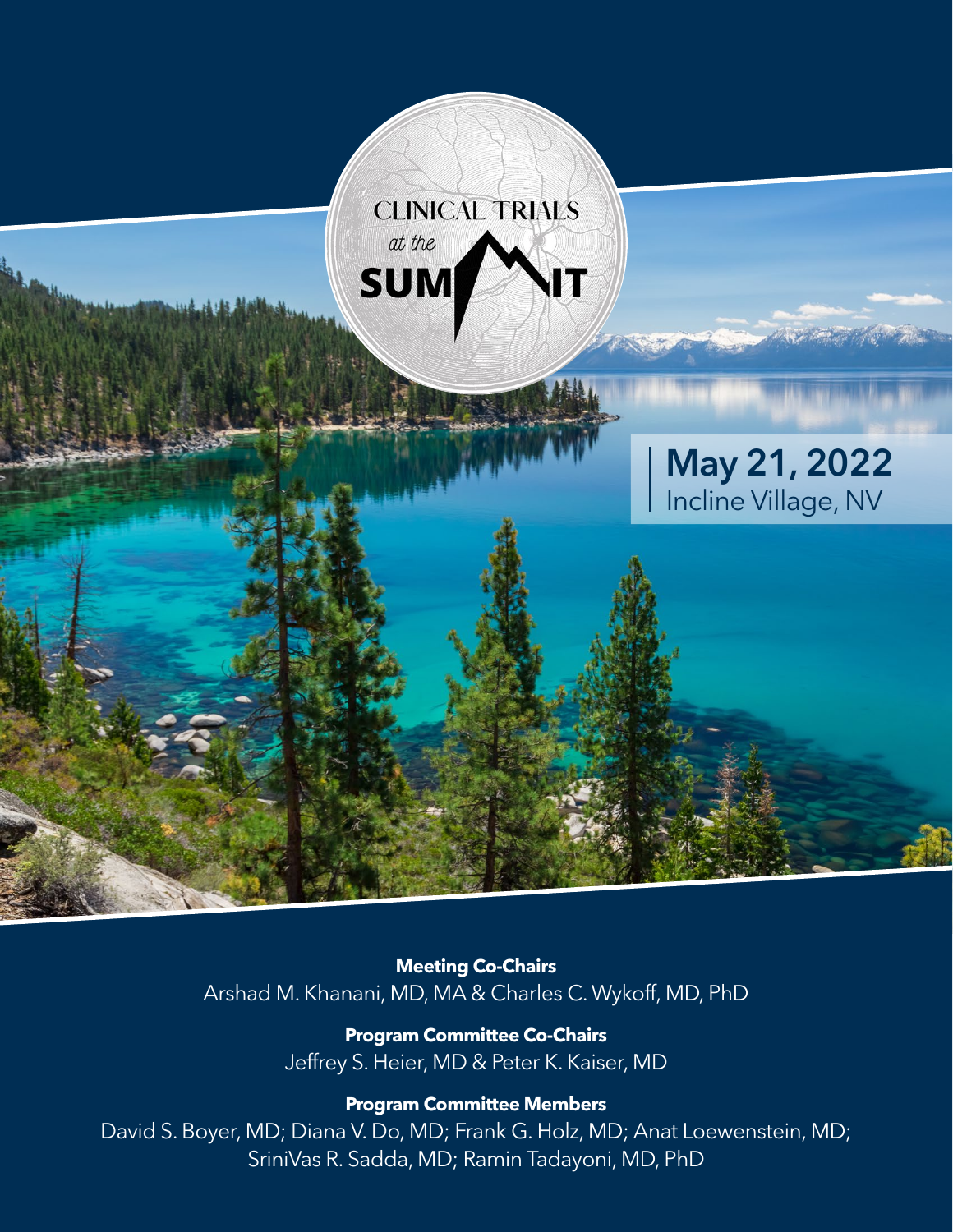# **AGENDA**

### **FRIDAY** MAY 20

| $4:00 - 9:00 \text{ PM}$ | Registration                                              |
|--------------------------|-----------------------------------------------------------|
| $6:00 - 9:00 \text{ PM}$ | Dinner (Sponsored by VIAL)<br>Location: Lakeside Ballroom |

### **SATURDAY** MAY 21

| 6:45 AM - 5:30 PM | Registration                                                                                                                                  |                                    |
|-------------------|-----------------------------------------------------------------------------------------------------------------------------------------------|------------------------------------|
| 7:00 - 8:00 AM    | <b>Breakfast</b>                                                                                                                              |                                    |
| $8:00 - 8:05$ AM  | Introduction                                                                                                                                  | Arshad Khanani &<br>Charles Wykoff |
| $8:05 - 8:35$ AM  | <b>Starting and Managing a Successful Clinical Research Department</b><br>Moderator: Nancy Holekamp<br>Panelists: Veeral Sheth & Jeremy Wolfe |                                    |
| $8:05 - 8:10$ AM  | Starting a New Retina Research Program                                                                                                        | Carl Danzig                        |
| $8:10 - 8:12$ AM  | Discussion                                                                                                                                    |                                    |
| $8:12 - 8:17$ AM  | Building a CRO of the Future                                                                                                                  | Simon Burns                        |
| $8:17 - 8:19$ AM  | Discussion                                                                                                                                    |                                    |
| $8:19 - 8:24$ AM  | Designing Investigator Initiated Trials                                                                                                       | Caesar Luo                         |
| $8:24 - 8:26$ AM  | Discussion                                                                                                                                    |                                    |
| $8:26 - 8:31$ AM  | Interacting with Sites and CROs as a Medical Monitor                                                                                          | Ajay Kuriyan                       |
| $8:31 - 8:33$ AM  | Discussion                                                                                                                                    |                                    |
| $8:33 - 8:35$ AM  | Transition                                                                                                                                    |                                    |
| $8:35 - 9:05$ AM  | <b>Imaging and Functional Biomarkers</b><br>Moderator: SriniVas Sadda<br>Panelists: Darius Moshfeghi & Quan Nguyen                            |                                    |
| $8:35 - 8:40$ AM  | Photoreceptor Degeneration as<br>Imaging Biomarker in Dry AMD                                                                                 | Frank Holz                         |
| $8:40 - 8:42$ AM  | Discussion                                                                                                                                    |                                    |
| $8:42 - 8:47$ AM  | Clinical Utility of Remote Monitoring with Home OCT                                                                                           | Judy Kim                           |
| $8:47 - 8:49$ AM  | Discussion                                                                                                                                    |                                    |
| $8:49 - 8:54 AM$  | Update on Contrast Sensitivity Testing for Clinical Trials                                                                                    | Karl Csaky                         |
| $8:54 - 8:56$ AM  | Discussion                                                                                                                                    |                                    |
| $8:56 - 9:01$ AM  | OCT Angiography Endpoints for Clinical Trials                                                                                                 | Caroline Baumal                    |
| $9:01 - 9:03$ AM  | Discussion                                                                                                                                    |                                    |
| $9:03 - 9:05$ AM  | Transition                                                                                                                                    |                                    |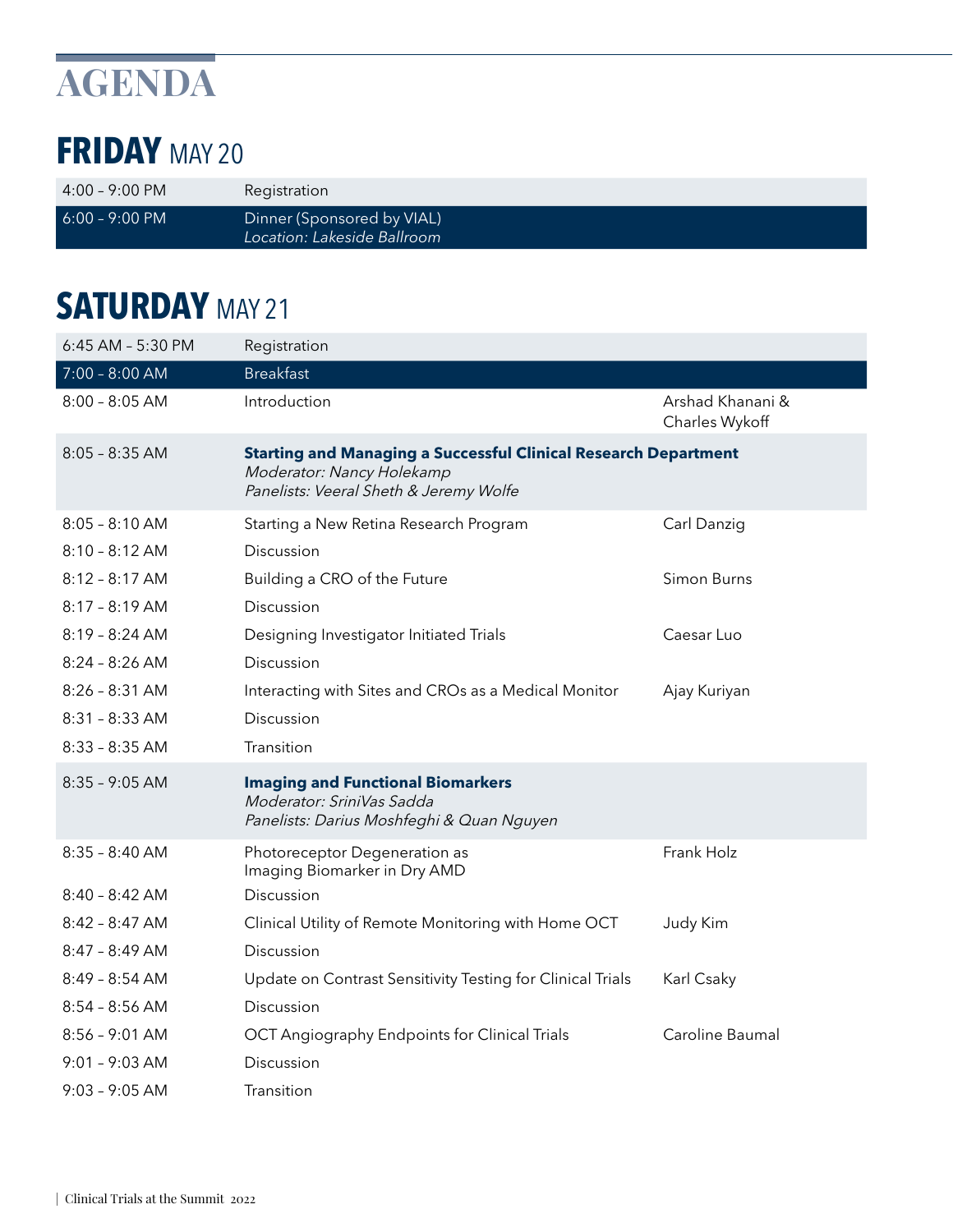| $9:05 - 9:35$ AM   | <b>Clinical Trials Addressing Dry AMD</b><br>Moderator: Dante Pieramici<br>Panelists: Ninel Gregori & SriniVas Sadda                      |                      |
|--------------------|-------------------------------------------------------------------------------------------------------------------------------------------|----------------------|
| $9:05 - 9:10$ AM   | Review of Clinical Findings from GATHER Trials                                                                                            | Julie Clark          |
| $9:10 - 9:12$ AM   | Discussion                                                                                                                                |                      |
| $9:12 - 9:17$ AM   | Overview of Pegcetacoplan for GA                                                                                                          | Federico Grossi      |
| $9:17 - 9:19$ AM   | Discussion                                                                                                                                |                      |
| $9:19 - 9:24 AM$   | Targeting RNA with Antisense<br>Therapy for Treatment of GA                                                                               | Nikolas London       |
| $9:24 - 9:26$ AM   | Discussion                                                                                                                                |                      |
| $9:26 - 9:31$ AM   | Treatment of GA: Multiple Ongoing Exciting Programs                                                                                       | Anat Loewenstein     |
| $9:31 - 9:33$ AM   | Discussion                                                                                                                                |                      |
| $9:33 - 9:35$ AM   | Transition                                                                                                                                |                      |
| 9:35 - 9:50 AM     | <b>Sponsor Talk: Iveric Bio</b>                                                                                                           |                      |
| $9:50 - 10:20$ AM  | Funding for Early-Stage Ventures: The Truth Behind the Mirrors<br>Moderator: Emmett Cunningham<br>Panelists: Steve Charles & Anupam Dalal |                      |
| $9:50 - 9:55$ AM   | Requirements of Venture Funding<br>for Early Stage Companies                                                                              | Robert Avery         |
| $9:55 - 9:57$ AM   | Discussion                                                                                                                                |                      |
| $9:57 - 10:02$ AM  | Role of KOLs in Helping Early Stage Companies                                                                                             | Eliot Lazar          |
| 10:02 - 10:04 AM   | Discussion                                                                                                                                |                      |
| 10:04 - 10:09 AM   | Steps Needed to Make an Idea a Reality                                                                                                    | Darius Moshfeghi     |
| $10:09 - 10:11$ AM | Discussion                                                                                                                                |                      |
| $10:11 - 10:16$ AM | The Value of Big Data Analysis for Clinical Trials                                                                                        | Theodore Leng        |
| 10:16 - 10:18 AM   | Discussion                                                                                                                                |                      |
| 10:18 - 10:20 AM   | Transition                                                                                                                                |                      |
| 10:20 - 10:30 AM   | <b>Break</b>                                                                                                                              |                      |
| 10:30 - 11:00 AM   | <b>Clinical Trials Utilizing Surgical Delivery and Devices</b><br>Moderator: Judy Kim<br>Panelists: Allen Ho & Rahul Khurana              |                      |
| 10:30 - 10:35 AM   | Stem Cell-Based Therapeutic Approach for GA                                                                                               | <b>Steve Charles</b> |
| 10:35 - 10:37 AM   | Discussion                                                                                                                                |                      |
| 10:37 - 10:42 AM   | PDS for nAMD and DME Update                                                                                                               | Carlos Quezada Ruiz  |
| 10:42 - 10:44 AM   | Discussion                                                                                                                                |                      |
| 10:44 - 10:49 AM   | ATMOSPHERE and ASCENT:<br>RGX-314 Phase 3 Update                                                                                          | Sherri Van Everen    |
| 10:49 - 10:51 AM   | Discussion                                                                                                                                |                      |
| 10:51 - 10:56 AM   | Suprachoroidal CLSTA for Uveitic Macular Edema                                                                                            | Eduardo Uchiyama     |
| 10:56 - 10:58 AM   | Discussion                                                                                                                                |                      |
| 10:58 - 11:00 AM   | Transition                                                                                                                                |                      |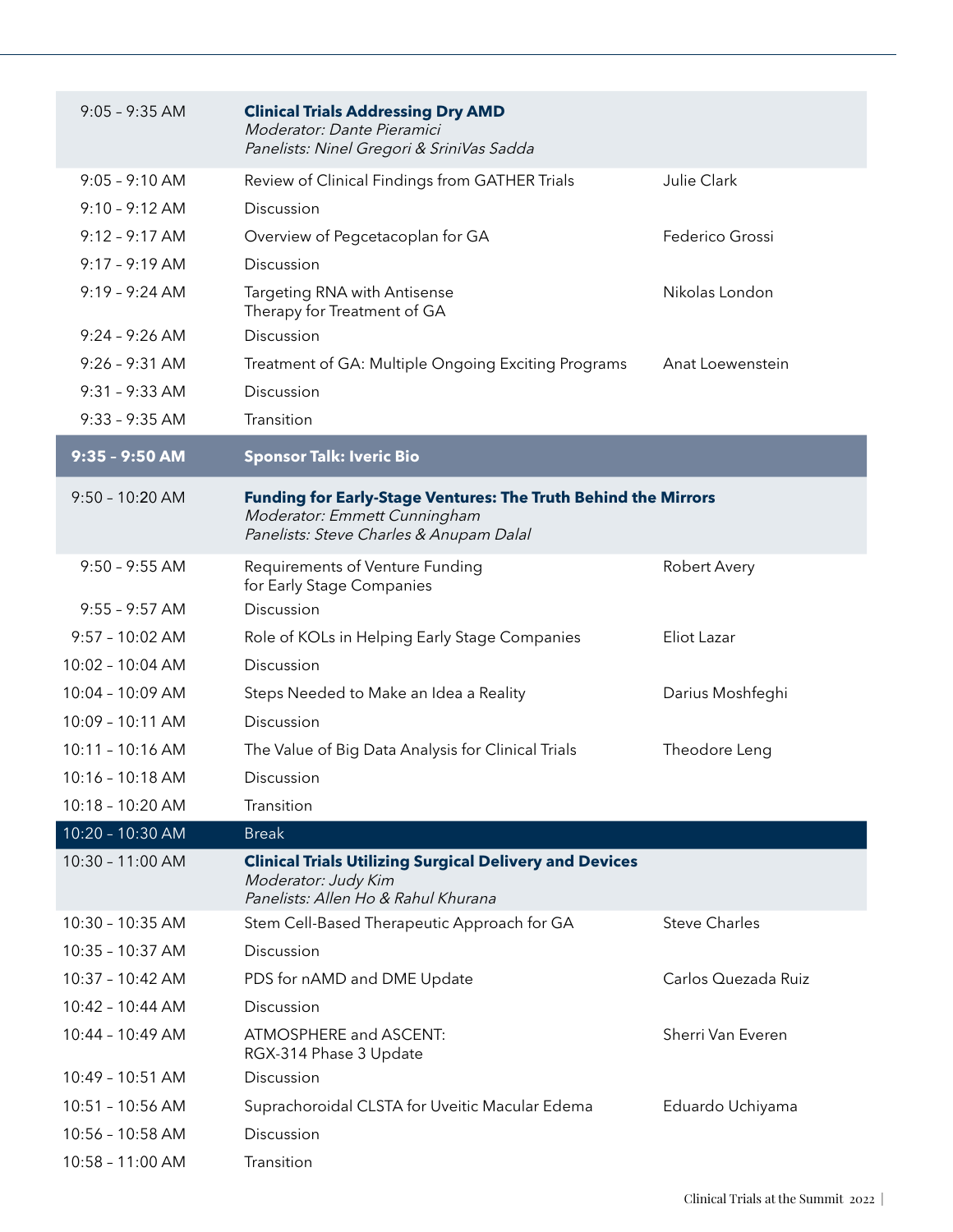## **AGENDA**

| 11:00 - 11:30 AM    | <b>Gene Therapy for Retinal Diseases</b><br>Moderator: Arshad Khanani<br>Panelists: Ninel Gregori & Glenn Yiu                                                                                                                                   |                   |
|---------------------|-------------------------------------------------------------------------------------------------------------------------------------------------------------------------------------------------------------------------------------------------|-------------------|
| $11:00 - 11:05$ AM  | Intravitreal Gene Therapy for nAMD                                                                                                                                                                                                              | David Boyer       |
| $11:05 - 11:07$ AM  | Discussion                                                                                                                                                                                                                                      |                   |
| 11:07 - 11:12 AM    | Suprachoroidal Gene Therapy for nAMD                                                                                                                                                                                                            | Peter Campochiaro |
| $11:12 - 11:14 AM$  | Discussion                                                                                                                                                                                                                                      |                   |
| $11:14 - 11:19$ AM  | Gene Therapy for Inherited Retinal Diseases                                                                                                                                                                                                     | Susan Washer      |
| 11:19 - 11:21 AM    | Discussion                                                                                                                                                                                                                                      |                   |
| 11:21 - 11:26 AM    | GT005 Gene Therapy for Dry AMD                                                                                                                                                                                                                  | Nadia Waheed      |
| 11:26 - 11:28 AM    | Discussion                                                                                                                                                                                                                                      |                   |
| 11:28 - 11:30 AM    | Transition                                                                                                                                                                                                                                      |                   |
| 11:30 AM - 12:00 PM | <b>Clinical Trials Addressing nAMD Session #1</b><br>Moderator: David Boyer<br>Panelists: Margaret Chang & Christina Weng                                                                                                                       |                   |
| 11:30 - 11:35 AM    | KSI-301 for nAMD: Pivotal DAZZLE Trial Results                                                                                                                                                                                                  | Carl Regillo      |
| 11:35 - 11:37 AM    | Discussion                                                                                                                                                                                                                                      |                   |
| 11:37 - 11:42 AM    | Update on OPT-302 for nAMD                                                                                                                                                                                                                      | Joel Naor         |
| $11:42 - 11:44 AM$  | Discussion                                                                                                                                                                                                                                      |                   |
| 11:44 - 11:49 AM    | Real World Experience with Faricimab: TRUCKEE Study                                                                                                                                                                                             | Arshad Khanani    |
| $11:49 - 11:51$ AM  | Discussion                                                                                                                                                                                                                                      |                   |
| 11:51 - 11:56 AM    | High Dose Aflibercept for nAMD                                                                                                                                                                                                                  | Diana Do          |
| 11:56 - 11:58 AM    | Discussion                                                                                                                                                                                                                                      |                   |
| 11:58 AM - 12:00 PM | Transition                                                                                                                                                                                                                                      |                   |
| 12:00 - 12:10 PM    | Lifetime Achievement Award - Industry: "The Summit of Excellence"                                                                                                                                                                               |                   |
| 12:10 - 1:10 PM     | <b>Lunch Symposium: Sustained Delivery for Retinal Diseases</b><br>Moderator: Allen Ho<br>Panelists: Richard Beckman, Christopher Brittain, Thomas Ciulla, Steve Pakola,<br>Ram Palanki, Dante Pieramici<br>Lunch Sponsored by: REGENXBIO, Inc. |                   |
| $1:10 - 1:40$ PM    | <b>First Time Results of Clinical Trials</b><br>Moderator: Charles Wykoff<br>Panelists: Karl Csaky & Nancy Holekamp                                                                                                                             |                   |
| $1:10 - 1:17$ PM    | ReCLAIM-2 Study Topline Results: Elamipretide<br>Safety and Efficacy in Geographic Atrophy                                                                                                                                                      | Jeffrey Heier     |
| $1:17 - 1:19$ PM    | Discussion                                                                                                                                                                                                                                      |                   |
| $1:19 - 1:26$ PM    | RZ-402: A Novel Orally Administered Plasma Kallikrein<br>Inhibitor Targeting Diabetic Macular Edema                                                                                                                                             | Raj Agrawal       |
| $1:26 - 1:28$ PM    | Discussion                                                                                                                                                                                                                                      |                   |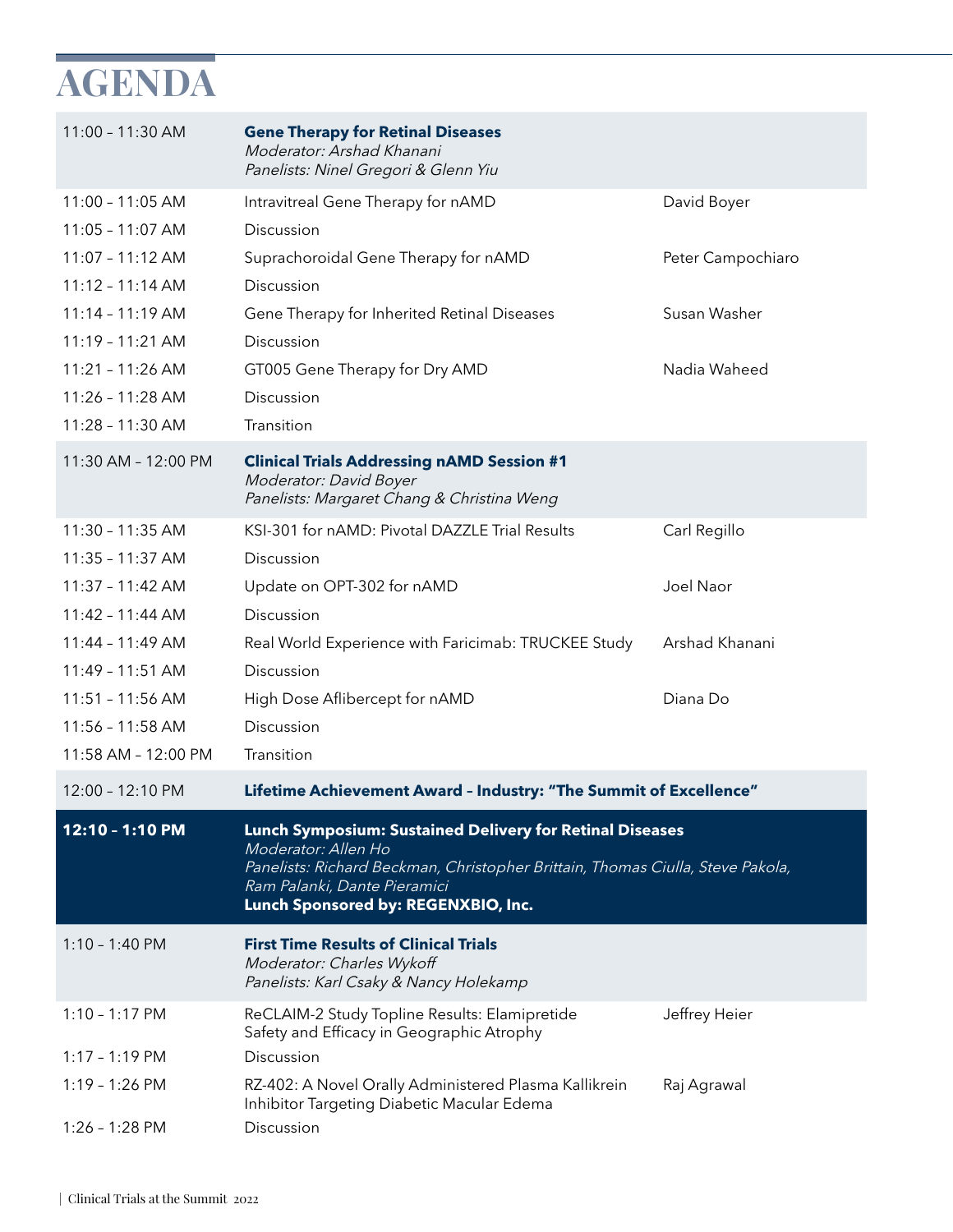| $1:28 - 1:35$ PM | Beyond VEGF: Preliminary Part A Results<br>of the INTEGRAL (THR-687) Trial                                            | Veeral Sheth     |
|------------------|-----------------------------------------------------------------------------------------------------------------------|------------------|
| $1:35 - 1:37$ PM | Discussion                                                                                                            |                  |
| $1:37 - 1:40$ PM | Transition                                                                                                            |                  |
| $1:40 - 2:10$ PM | <b>Clinical Trials Addressing DME</b><br>Moderator: Jeremy Wolfe<br>Panelists: Carl Danzig & Yasha Modi               |                  |
| $1:40 - 1:45$ PM | OCS-01 for DME:<br>Update on Phase 3 DIAMOND Study                                                                    | Ramin Tadayoni   |
| $1:45 - 1:47$ PM | Discussion                                                                                                            |                  |
| $1:47 - 1:52$ PM | Faricimab for DME:<br>Learnings from YOSEMITE/RHINE                                                                   | Roger Goldberg   |
| $1:52 - 1:54$ PM | Discussion                                                                                                            |                  |
| $1:54 - 1:59$ PM | Brolucizumab for DME: Clinical Trial Results                                                                          | Mark Barakat     |
| $1:59 - 2:01$ PM | Discussion                                                                                                            |                  |
| $2:01 - 2:06$ PM | Update on NEW DAY Clinical Trial                                                                                      | David Almeida    |
| $2:06 - 2:08$ PM | Discussion                                                                                                            |                  |
| $2:08 - 2:10$ PM | Transition                                                                                                            |                  |
| 2:10 - 2:20 PM   | <b>Sponsor Talk: Genentech, Inc.</b>                                                                                  |                  |
|                  |                                                                                                                       |                  |
| $2:20 - 2:50$ PM | <b>Clinical Trials Addressing nAMD Session #2</b><br>Moderator: Diana Do<br>Panelists: Caroline Baumal & Carl Regillo |                  |
| 2:20 - 2:25 PM   | Update on GB-102 for nAMD                                                                                             | Parisa Zamiri    |
| 2:25 - 2:27 PM   | Discussion                                                                                                            |                  |
| 2:27 - 2:32 PM   | Phase 1 Data from EYP-1901 Clinical Trial for nAMD                                                                    | Sophie Bakri     |
| 2:32 - 2:34 PM   | Discussion                                                                                                            |                  |
| 2:34 - 2:39 PM   | Update on OTX-TKI for nAMD                                                                                            | Andrew Moshfeghi |
| $2:39 - 2:41$ PM | Discussion                                                                                                            |                  |
| 2:41 - 2:46 PM   | Overview of Phase 1/2a Clinical Trial of CLS-AX                                                                       | Nancy Holekamp   |
| $2:46 - 2:48$ PM | Discussion                                                                                                            |                  |
| $2:48 - 2:50$ PM | Transition                                                                                                            |                  |
| 2:50 - 3:20 PM   | <b>Programs in Early Stage Development</b><br>Moderator: Jeffrey Heier<br>Panelists: Sophie Bakri & Quan Nguyen       |                  |
| $2:50 - 2:55$ PM | A Novel Treatment for GA: HTRA1 Inhibition with IC-500                                                                | Hemant Khanna    |
| $2:55 - 2:57$ PM | Discussion                                                                                                            |                  |
| $2:57 - 3:02$ PM | RO-634: A Novel Bi-Specific Antibody for Retinal Diseases Ramanath Bhandari                                           |                  |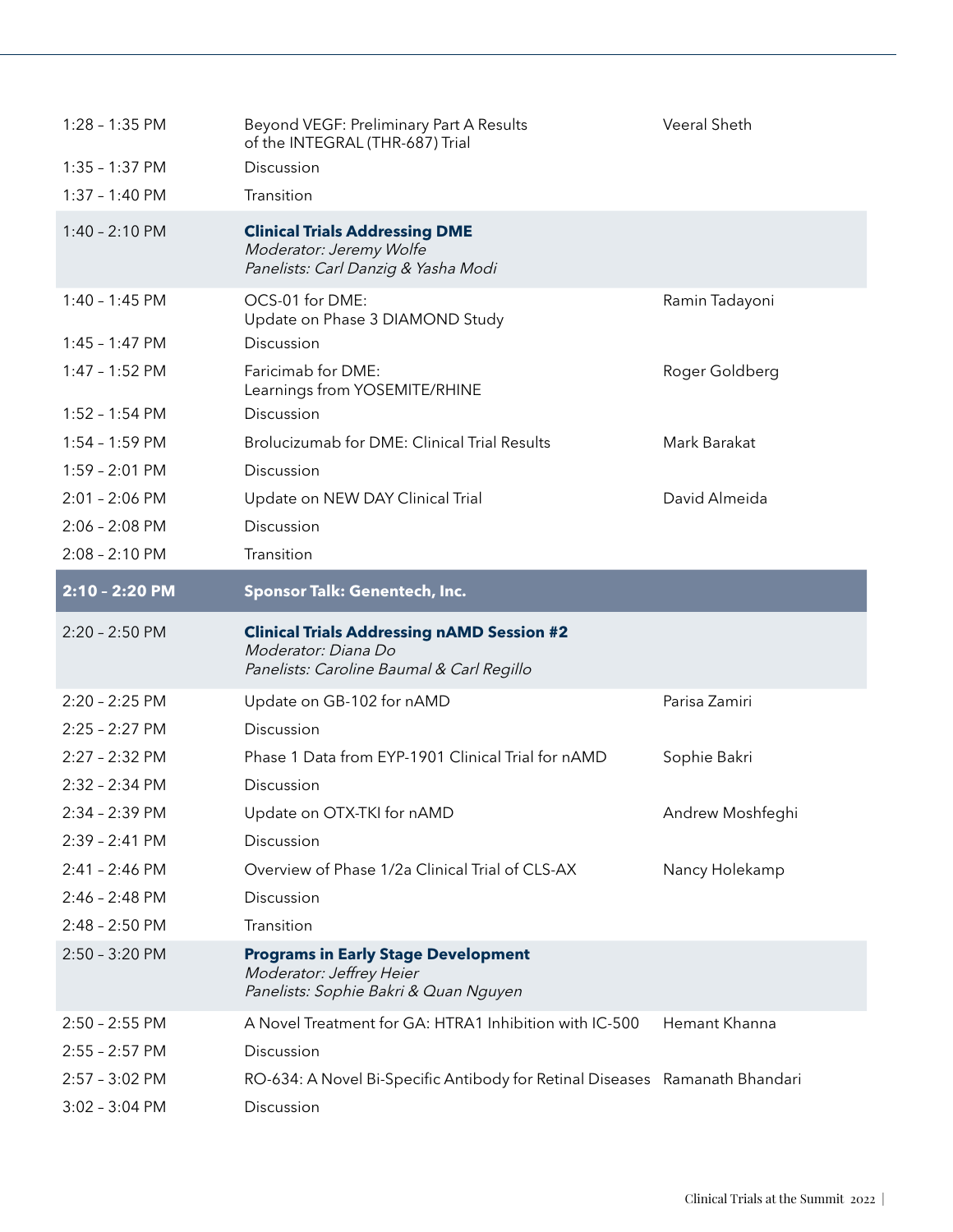| AGENDA                   |                                                                                                                                                                                                     |                      |  |
|--------------------------|-----------------------------------------------------------------------------------------------------------------------------------------------------------------------------------------------------|----------------------|--|
| $3:04 - 3:09$ PM         | Update on UBX1325 for Retinal Diseases                                                                                                                                                              | Raj Maturi           |  |
| $3:09 - 3:11$ PM         | Discussion                                                                                                                                                                                          |                      |  |
| $3:11 - 3:16$ PM         | Dry AMD Therapies in Late Preclinical/<br>Early Stage Development                                                                                                                                   | Peter Kaiser         |  |
| $3:16 - 3:18$ PM         | Discussion                                                                                                                                                                                          |                      |  |
| $3:18 - 3:20$ PM         | Transition                                                                                                                                                                                          |                      |  |
| $3:20 - 3:30$ PM         | <b>Break</b>                                                                                                                                                                                        |                      |  |
| $3:30 - 4:00$ PM         | <b>Challenges of Bringing Novel Treatments to Market</b><br>Moderator: Peter Kaiser<br>Panelists: Cedric Francois, Tom Graney, Reenie McCarthy, Dario Paggiarino,<br>Tanja Powers, Glenn Sblendorio |                      |  |
| 4:00 - 4:10 PM           | <b>Sponsor Talk: Apellis Pharmaceuticals</b>                                                                                                                                                        |                      |  |
| $4:10 - 4:40 \text{ PM}$ | <b>Clinical Trials Addressing Diabetic Retinopathy</b><br>Moderator: Glenn Yiu<br>Panelists: Robert Avery & Raj Maturi                                                                              |                      |  |
| $4:10 - 4:15$ PM         | Suprachoroidal RGX-314 for Diabetic Retinopathy                                                                                                                                                     | Rahul Khurana        |  |
| $4:15 - 4:17$ PM         | Discussion                                                                                                                                                                                          |                      |  |
| 4:17 - 4:22 PM           | Clinical Trials for Radiation Retinopathy                                                                                                                                                           | Prithvi Mruthyunjaya |  |
| 4:22 - 4:24 PM           | Discussion                                                                                                                                                                                          |                      |  |
| 4:24 - 4:29 PM           | Phase 2 Masked Safety of Novel<br>Oral Drug APX3330 for DR                                                                                                                                          | David Lally          |  |
| $4:29 - 4:31$ PM         | Discussion                                                                                                                                                                                          |                      |  |
| $4:31 - 4:36$ PM         | Assessing Retinal Perfusion and Possible Targets                                                                                                                                                    | Michael Ip           |  |
| 4:36 - 4:38 PM           | Discussion                                                                                                                                                                                          |                      |  |
| $4:38 - 4:40 \text{ PM}$ | Transition                                                                                                                                                                                          |                      |  |
| $4:40 - 5:10$ PM         | <b>Clinical Trial Failures: What Have We Learned?</b><br>Moderator: Pravin Dugel<br>Panelists: David Boyer, Jeffrey Heier, Peter Kaiser, Arshad Khanani,<br>Christina Weng, Charles Wykoff          |                      |  |
| $5:10 - 5:20$ PM         | Lifetime Achievement Award - Physician: "The Summit of Excellence"                                                                                                                                  |                      |  |
| $5:20 - 5:30$ PM         | Video Awards and Closing Remarks<br>Jeffrey Heier, Peter Kaiser, Arshad Khanani, & Charles Wykoff                                                                                                   |                      |  |
| 5:30 - 9:00 PM           | <b>Dinner</b>                                                                                                                                                                                       |                      |  |